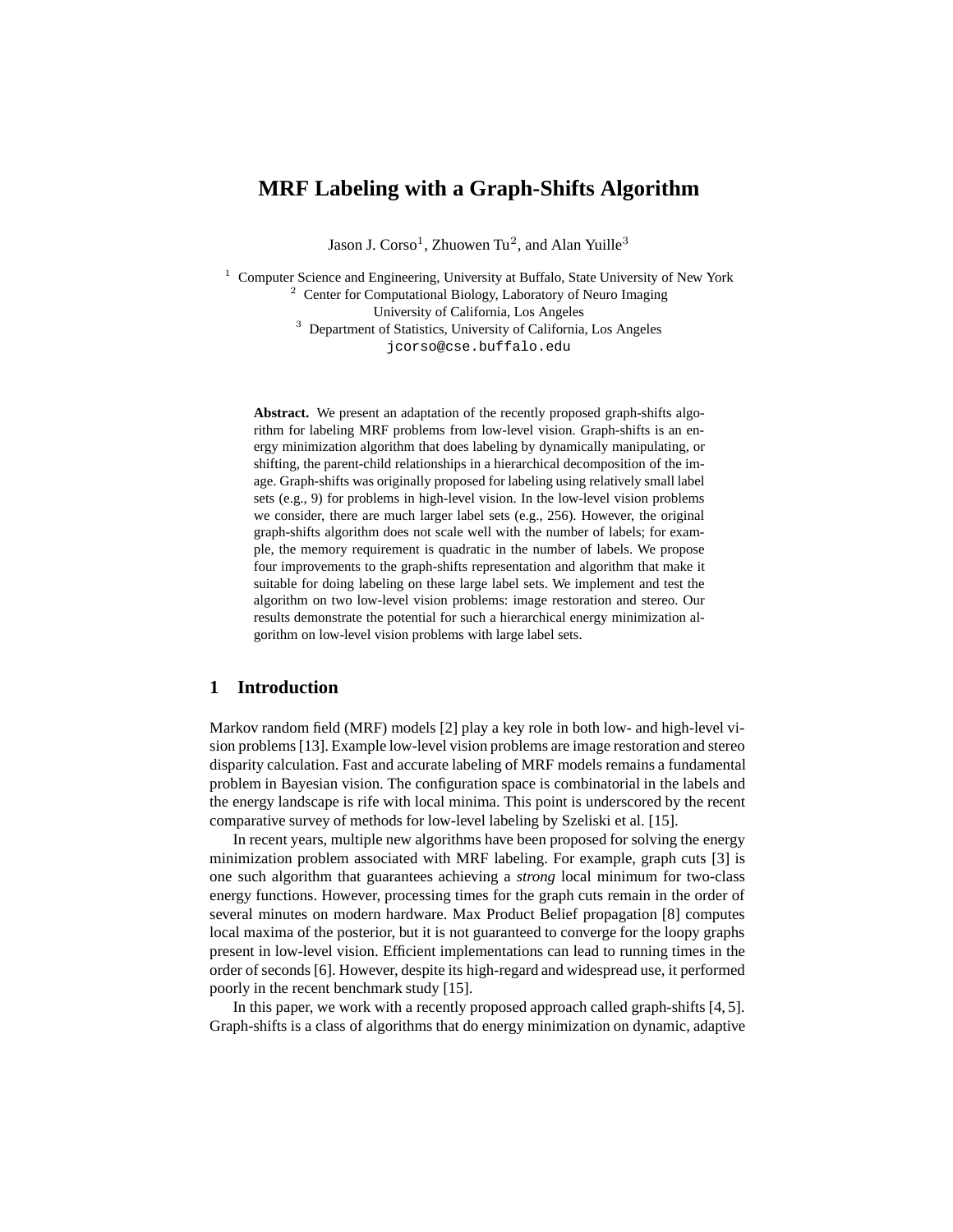graph hierarchies. The graph hierarchy represents an adaptive decomposition of the input image; they are adaptive in the sense that the graph hierarchy and neighborhood structure is data-dependent in contrast to conventional pyramidal schemes [1] in which the hierarchical neighborhood structure is fixed. They are dynamic in the sense that the algorithm iteratively reduces the energy by changing the parent-child relationships, or *shifting*, in the graph, which results in a change in the underlying labels at the pixels. Graph-shifts stores a representation of the combinatorial energy landscape, and is able to efficiently compute the optimal energy reducing move at each iteration.

The original graph-shifts algorithm [4, 5] was defined on a conditional random field (CRF) [11, 12] with comparatively few labels (e.g., 8) and applied to high-level labeling problems in medical imaging. Recall that a CRF is a MRF with a broader conditioning on the observed data than is typical in MRF and MAP-MRF [9] formulations. But, in the low-level labeling problems considered in this paper, the label sets are much larger (e.g. 32, 256). The original graph-shifts algorithms scales linearly in pixels; however a factor linear in labels is incurred at each iteration. The memory requirement is quadratic in the labels. In practice, these complications lead to slower convergence as the number of labels grow. The main focus and contribution of this paper is how we adapt graphshifts to work efficiently with large, ordered label sets (e.g., 256). This requires four improvements on the original graph-shifts algorithm: 1) an improved way of caching the binary energy terms, 2) efficient sorting of the potential shift list and 3) an improved spawn shift, and 4) new, efficient rules for keeping the hierarchy in synch with the energy landscape after shifting. We demonstrate this algorithm on standard benchmark data in image restoration and stereo calculation.

We consider labeling problems of the following form. Define a pixel lattice  $\Lambda$  with pixels  $i \in A$ , and associate a label (random variable)  $y_i$  with each pixel. The labels take values in a label set  $\mathcal{L} = \{1, \ldots, k\}$  and represent various problem specific physical quantities we want to estimate, like intensities, disparities, etc. The joint probability over the labels on the lattice,  $y = \{y_i\}_{i \in A}$ , is given by a Gibbs distribution:

$$
P(y) = \frac{1}{Z} \exp\left[-\sum_{i} U(y_i, i) - \sum_{\langle i, j \rangle} V(y_i, y_j)\right]
$$
 (1)

where Z is the partition function, and  $\langle i, j \rangle$  represents the set of neighbors on  $\Lambda$ .

Equation 1 is the standard MRF. The clique potential functions,  $U$  and  $V$ , encode the local energy associated with various labelings at pixel sites.  $U$  is conditioned on the pixel location to permit the incorporation of some external data in the one-clique potential computation; for example, the input intensity field in image restoration (see section 5.1). The goal is to find a labeling y that maximizes  $P(y)$ , or equivalently minimizes the energy given by the sum over all clique potentials  $U$  and  $V$ . To simplify notation, we will consider problem as energy function minimization in the remainder of the paper.

The remainder of the paper is as follows: a short literature survey is in the next section. In section 3 we review the graph-shifts approach to energy minimization. Then, in section 4, we present our adaptations that make it possible to apply the algorithm on large label sets. In section 5 we analyze the proposed algorithm and give comparative results to efficient belief propagation [6] for the image restoration problem.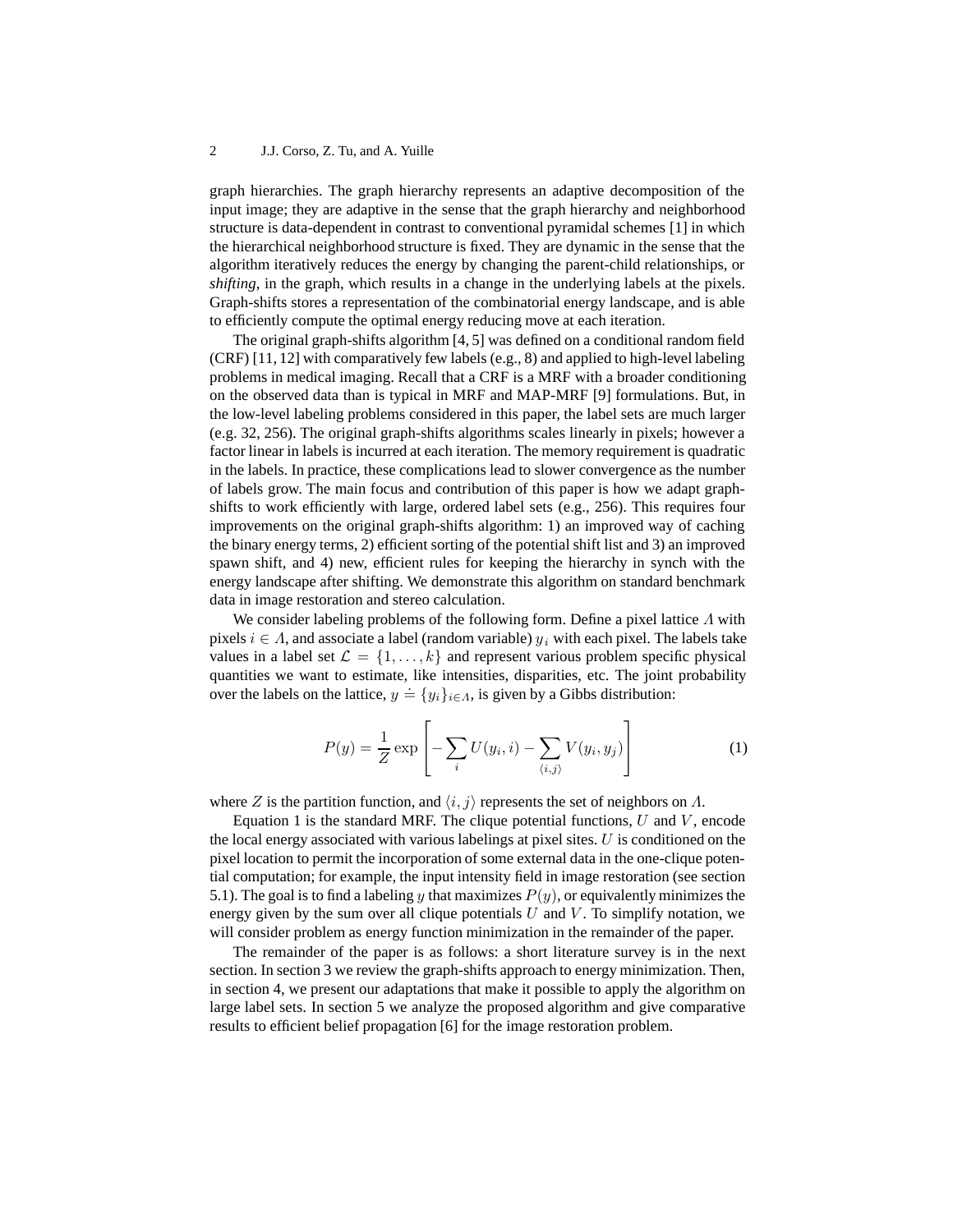## **2 Related Work**

Many algorithms have been proposed to solve the energy minimization problem associated with labeling the MRFs. The iterated conditional modes [2] is an early algorithm developed near the beginning of MRF research. It iteratively updates the pixel labels in a greedy fashion choosing the new labeling that gives the steepest decrease in the energy function. This algorithm converges slowly since it flips a single label at a time, and is very sensitive to local minima. Simulated annealing [9], on the other hand, is a stochastic global optimizer that given a *slow enough* cooling rate will always converge to the global minimum. However, in practice, the *slow enough* is a burden.

Some more recent algorithms are able to consistently approach the global minimum in compute times in the order of minutes. Graph cuts [3, 10] can guarantee a socalled *strong* local minimum for a defined class of (metric or semi-metric) energy functions. Max-product loopy belief propagation (BP) [8] computes a low energy solution by passing messages (effectively, max of conditional distributions) between neighbors in a graph. When (if) convergence is reached, BP will have computed a local max to the label posterior at each node. Although not guaranteed to converge for loopy graphs, it has performed well in a variety of low-level vision tasks [7], and can be effectively implemented for low-level vision tasks to run in just a few seconds [6]. Tree reweighted belief propagation (TRW) [16] is a similar message-passing algorithm that has the goal of computing the upper bound on the log partition function of any undirected graph. Although the recent comparative analysis [15] did not find a single best method, a modified version of the TRW approach did consistently outperform the other methods.

### **3 Graph-Shifts**

Following the notation from [4], define a graph G to be a set of nodes  $\mu \in \mathcal{U}$  and a set of edges. The graph is hierarchical and composed of multiple layers with the nodes at the lowest layer representing the image pixels. Call two connected nodes on the same layer neighbors using the predicate  $N(\mu, \nu)=1$  and  $N(\mu, \nu)=0$  otherwise. Two connected nodes on different (adjacent) layers are called parent-child nodes. Each node has a single parent (except for the nodes at the top layer, which have no parent) and has the same label as its parent. Every node has at least one child (except for the nodes at the bottom layer). Let  $C(\mu)$  be the set of children of node  $\mu$  and  $A(\mu)$  be the parent of node  $\mu$ . A node  $\mu$  on the bottom layer (i.e. on the lattice) has no children, and hence  $C(\mu) = \emptyset$ . At the top of the graph is a special *root* layer with a single node  $\overline{\mu}$  for each of the k labels. The label of the root nodes is fixed to a single value. Since all non-root nodes in the hierarchy can trace their ancestry back to a single root node, an instance of the graph  $G$  is equivalent to a labeling of the image.

The coarser layers are computed recursively by an iterative bottom-up coarsening procedure.We use the coarsening method defined in [4] without modification. The basic idea is that edges in the graph are randomly turned on or off based on the local intensity similarity. The *on* edges induce a connected components clustering, and each component defines a new node in the next coarse layer in the hierarchy. Thus, nodes at coarser layers in the hierarchy represent (roughly) homogeneous regions in the images. The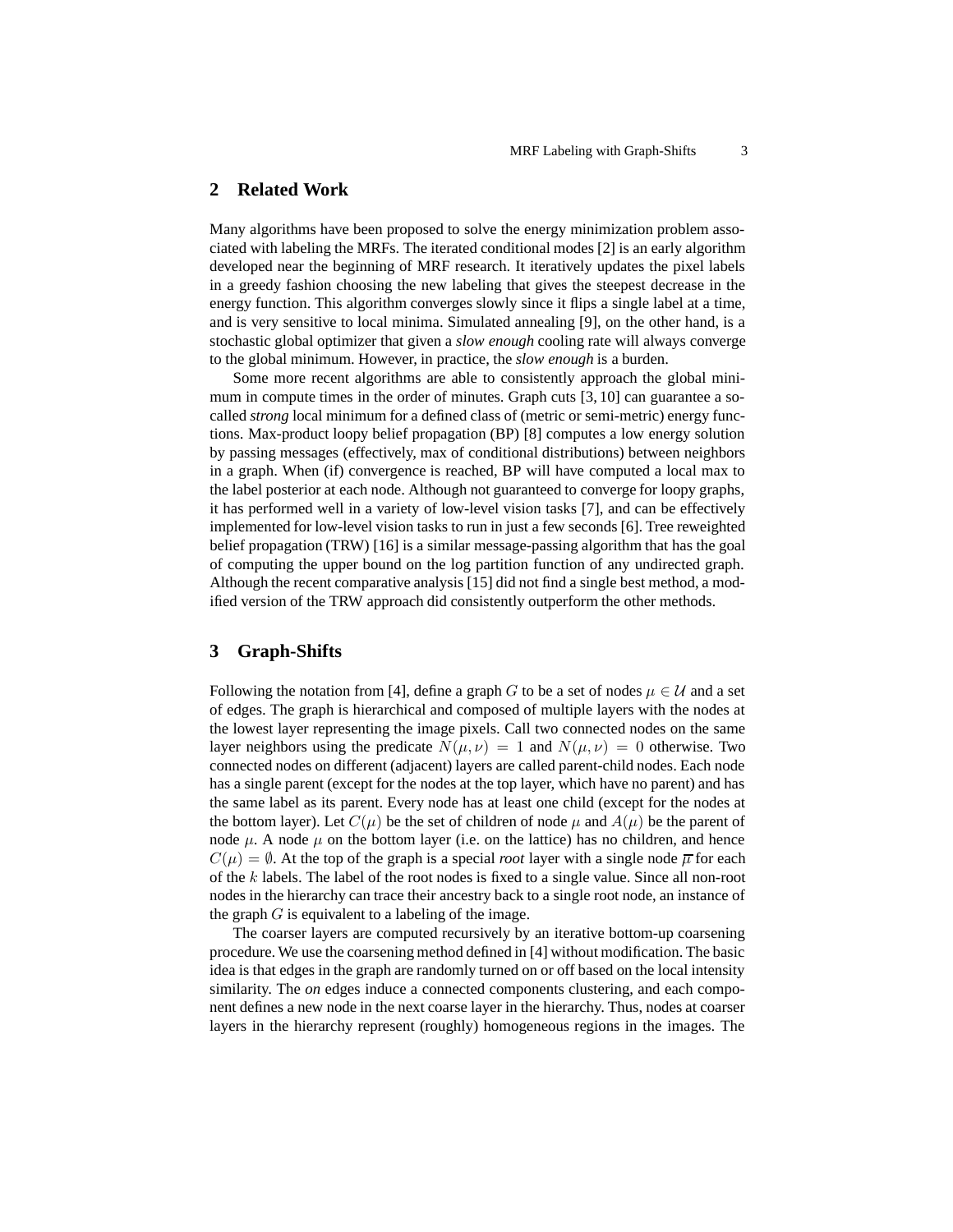procedure is adaptive and the resulting hierarchy is data-dependent. This is in contrast to traditional pyramidal schemes [1] which fix the coarse level nodes independent of the data. A manually tuned *reduction* parameter governs the amount of coarsening that happens at each layer in the bottom up procedure. In section 5, we give advice based on empirical experimentation on how to choose this parameter.

#### **3.1 Energy in the Hierarchy**

The original energy function (1) is defined at the pixel level only. Now, we extend this definition to propagate the energies up the hierarchy by recursing on the potentials:

$$
\hat{U}(y_{\mu}, \mu) = \begin{cases} U(y_{\mu}, \mu) & \text{if } C(\mu) = \emptyset \\ \sum_{\nu \in C(\mu)} \hat{U}(y_{\mu}, \mu) & \text{otherwise} \end{cases}
$$
\n(2)

$$
\hat{V}(y_{\mu_1}, y_{\mu_2}) = \begin{cases}\nV(y_{\mu_1}, y_{\mu_2}) & \text{if } C(\mu_1) = C(\mu_2) = \emptyset \\
\sum_{\substack{\nu_1 \in C(\mu_1), \\ \nu_2 \in C(\mu_2) \\ N(\nu_1, \nu_2) = 1}} \hat{V}(y_{\nu_1}, y_{\nu_2}) & \text{otherwise}\n\end{cases}
$$
\n(3)

By defining the recursive energies in this form, we are able to explore the full label set  $\mathcal L$ at each layer in the hierarchy rather than work on a reduced label set at each layer, which is typical of pyramidal coarse-to-fine approaches. By operating with the complete label set in the whole hierarchy, graph-shifts is able to quickly switch between scales at each iteration when selecting the next steepest shift to take (further discussion in section 5).

By using (2) and (3), we can compute the exact energy caused by any node in the hierarchy. Furthermore, the complete energy (1) can be rewritten in terms of the roots:

$$
E(y) \doteq \sum_{i \in \mathcal{L}} \hat{U}(y_{\overline{\mu}_i}, \overline{\mu}_i) + \sum_{\substack{i,j \in \mathcal{L} \\ N(\overline{\mu}_i, \overline{\mu}_j) = 1}} \hat{V}(y_{\overline{\mu}_i}, y_{\overline{\mu}_j})
$$
(4)

#### **3.2 The Graph Shift and Minimizing The Energy**

A *graph shift* is defined as an operation that changes the label of a node by dynamically manipulating the connectivity structure of the graph hierarchy. There are two types of graph shifts: a split-merge shift and a spawn shift. During a split-merge shift (figure 1(a)), a node  $\mu$  detaches itself from its current parent  $A(\mu)$  and takes the parent of a neighbor  $A(\nu)$ . By construction, the shift also relabels the entire sub-tree rooted at  $\mu$  such that  $y_{\mu} = y_{\nu}$ . During a spawn shift (figure 1(b)), a node  $\mu$  creates (or spawns) a new top-level root node  $\overline{\mu}$  and dynamically creates a chain connecting  $\mu$  to  $\overline{\mu}$  with one new node per layer. The new tree is assigned whatever label (one that none of  $\mu$ 's neighbors already had) was associated with the spawn shift. After making either shift, the hierarchy must be resynchronized with the changed energy landscape (section 4.3).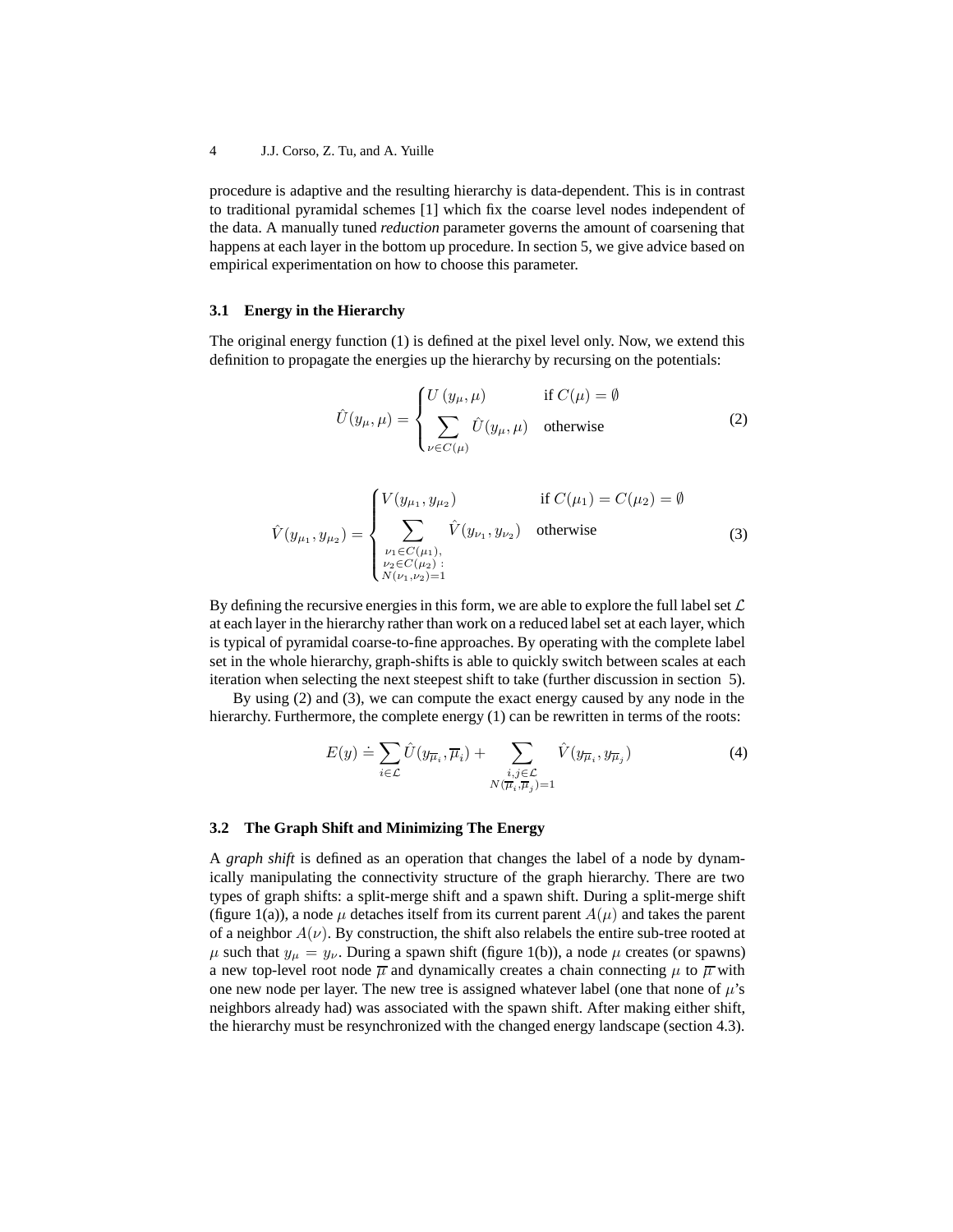

**Fig. 1.** Toy examples of the split-merge and spawn shifts with two classes, light and dark gray.

The basic idea behind the graph-shifts algorithms is to select shift that would most reduce the energy at each iteration. Using (2) and (3), the exact energy gradient, or the *shift gradient*, can be computed as

$$
\Delta E(\mu, y_{\mu} \to \hat{y}_{\mu}) = \hat{U}(\hat{y}_{\mu}, \mu) - \hat{U}(y_{\mu}, \mu) + \sum_{\nu: N(\mu, \nu) = 1} \left[ \hat{V}(\hat{y}_{\mu}, y_{\nu}) - \hat{V}(y_{\mu}, y_{\nu}) \right] .
$$
\n(5)

This directly leads to the graph-shifts algorithm. After initialization the graph hierarchy, iterate the following steps until convergence:

- 1. Compute and select the graph shift that most reduces the energy.
- 2. Apply this shift to the graph.
- 3. Update the graph hierarchy to resynchronize with the new energy landscape.

## **4 Adapting Graph-Shifts for Large Label Sets**

This section describes the adaptations we make to the original graph-shifts algorithms to increase its efficiency when dealing with large label sets. The first two adaptations (section 4.1) consider how the shifts are stored in various caches up the hierarchy. The third one considers a reduced spawning label set (section 4.2). The fourth one, in section 4.3, discusses how to update the hierarchy and potential shift list after executing a shift.

#### **4.1 Computing and Selecting Shifts**

Here, we discuss two representational details that reduce the amount of computation required when computing potential shifts. First, though the energy recursion formulas (2) and (3) provide a mathematically convenient way of computing the energy at a given node, repeatedly recursing down the entire tree to the leaves to compute the energy at a node is often redundant. So, an *energy cache* is stored at each node in the hierarchy. The cache directly stores the unary energy  $\hat{U}(y_{\mu}, \mu)$  for a node  $\mu$  in a vector of k dimension. The unary cache can be efficiently evaluated in a bottom-up fashion at the leaves first and them *pushing* them up the hierarchy. The memory cost is  $O(kn \log n)$  for *n* pixels.

[4] suggests such a caching scheme for both the unary and the binary terms of the energy. However, storing a similar complete cache for the binary term is not plausible for large label sets because its cost is quadratic in the labels,  $O(k^2cn \log n)$  with c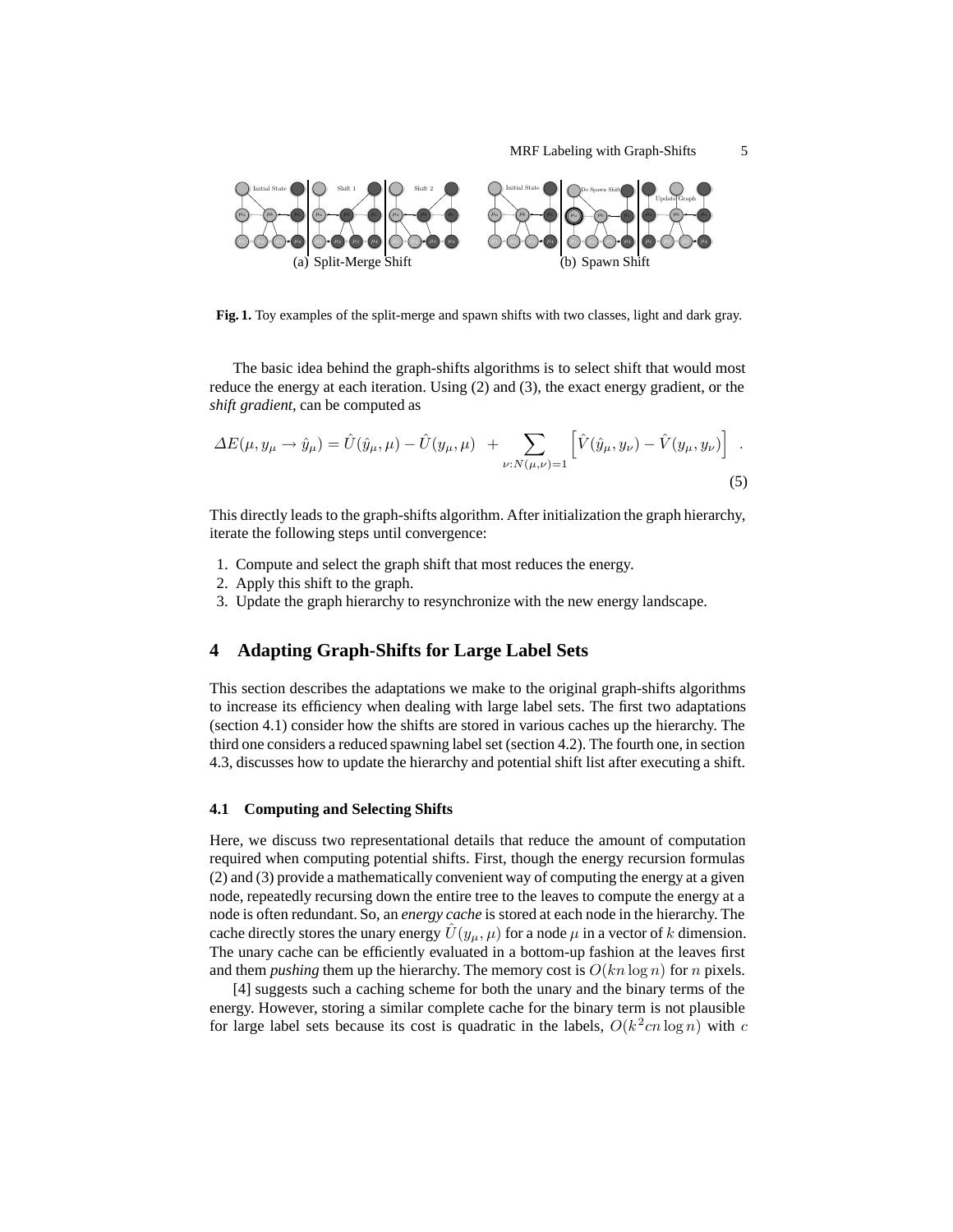#### 6 J.J. Corso, Z. Tu, and A. Yuille

being the average cardinality of the nodes. However, recall the binary term is a function of only the labels at the two nodes, and the sub-trees have the same labels as their parents. So, for the binary energy, the recursion formulas serve to count the length of the boundary between two nodes, which is then multiplied by the cost on the two labels:

$$
\hat{V}(y_{\mu_1}, y_{\mu_2}) = V(y_{\mu_1}, y_{\mu_2})B(\mu_1, \mu_2)
$$
\n(6)  
\n
$$
B(\mu_1, \mu_2) = \begin{cases}\nN(\mu_1, \mu_2) & \text{if } C(\mu_1) = C(\mu_2) = \emptyset \\
\sum_{\substack{\nu_1 \in C(\mu_1) \\ \nu_2 \in C(\mu_2)}} B(\nu_1, \nu_2) & \text{otherwise.} \n\end{cases}
$$
\n(7)

This form of the binary energy suggests caching the boundary length  $B$  between nodes in the graph. By doing so, we save on the  $k^2$  factor for the cache and the resulting memory cost is  $O(cn \log n)$ . We discuss how to update this cache after a shift in 4.3.

Second, a complete list of potential shifts is maintained by the algorithm. After initializing the hierarchy, the full list is computed, and all those shifts with a negative gradient (5) are stored. To further reduce the list size, only a single shift is stored for any given node. The list is updated after each shift (section 4.3). Computing the best shift at each iteration results searching this list. [4] choose to store an unsorted list to save the  $O(s \log s)$ , for s shifts, cost of initially sorting the list at the expense of  $O(s)$ search every iteration. However, an  $O(s)$  is already paid during the initial computation. Hence, the "sorting cost" is only an additional  $O(\log s)$  cost if we sort while computing the list. Searching every iterations is then only  $O(1)$ . Thus, we choose to sort the list.

#### **4.2 An Improved Spawn Shift**

The original spawn shift [5] requires the evaluation of a shift gradient when switching to potentially any new label. The cost of this evaluation grows with the number of labels,  $O(k)$ , but the cost of computing the best split-merge shift for a node is  $O(c)$  using the caches. In the problems we consider  $k \gg c$ . We exploit the label ordering and search only a sub-range of the labels based on the current label. For node  $\mu$  with label  $y_{\mu}$ , we search the range  $\{y_{\mu} - \kappa, y_{\mu} + \kappa\}$  where  $\kappa$  is a user selected parameter (we use 3).

#### **4.3 Updating the Hierarchy After a Shift**

A factor of crucial importance to the graph-shifts algorithm is dynamically keeping the hierarchy in synch with the energy landscape it represents. Since a shift is a very local change to the labeling, updating the hierarchy can be done quickly. After each shift, the following steps must be performed to ensure synchrony. Assume the shift occurs at level <sup>l</sup>, pixels correspond to level 0 and there are <sup>T</sup> levels in the hierarchy.

- 1. Update the unary caches at levels  $t = \{l + 1, \ldots, T\}$ .
- 2. Update the boundary length caches at levels  $t = \{l + 1, \ldots, T\}$ .
- 3. Recompute the shift for all affected nodes and update their entries in the potential shift list (removing them if necessary). Affected nodes will be present on all graph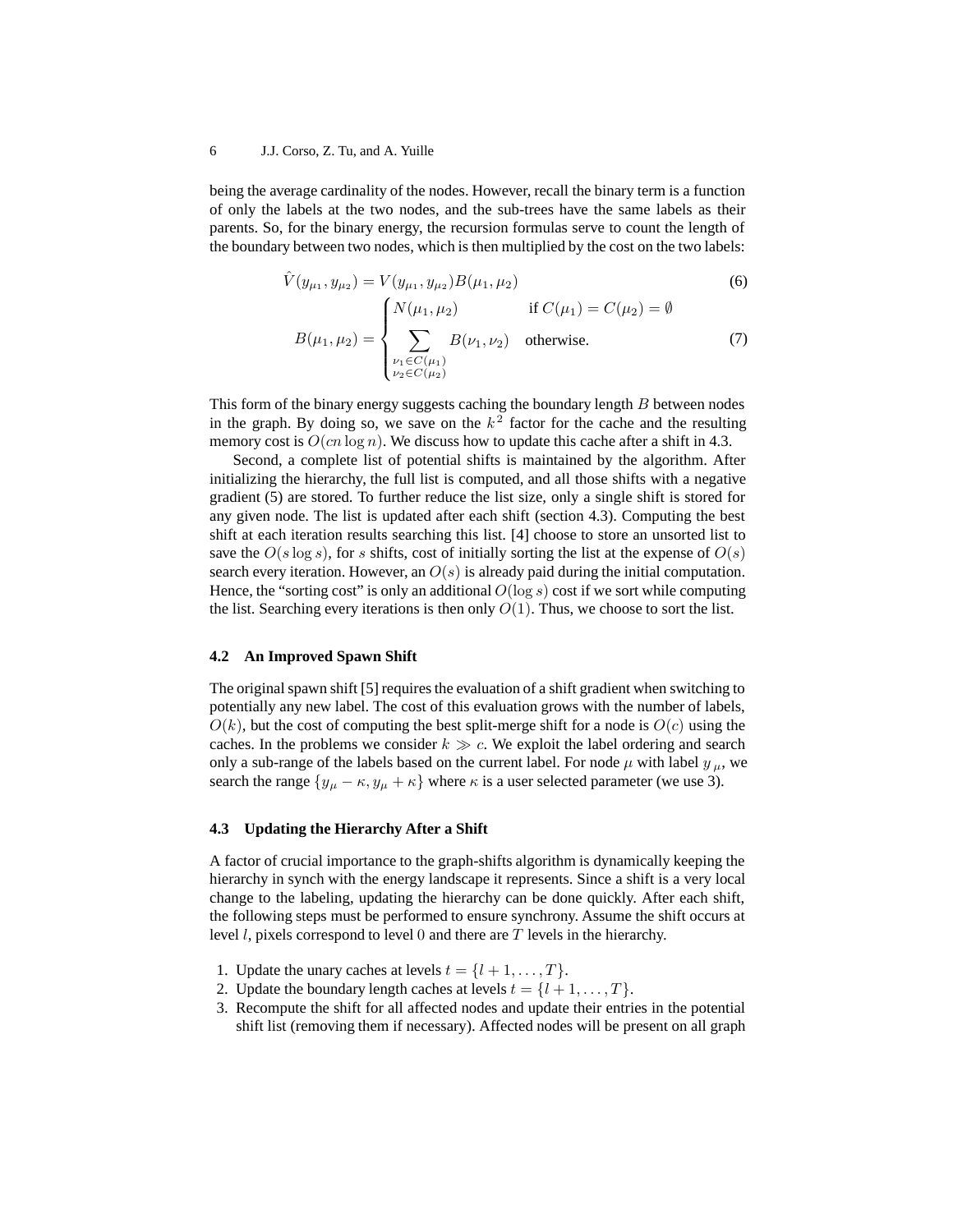levels. For nodes below l, any node in the subtree or an immediate neighbor of the subtree of the shifted node must be updated. For nodes above only the parents and their neighbors must be updated. This an  $O(c \log n)$  number of updates.

Updating the unary caches is straightforward. For a split-merge shift where node  $\mu$ shifts to  $\nu$  and takes  $A(\nu)$  as a new parent, the update equations are

$$
\hat{U}(y, A(\mu))' = \hat{U}(y, A(\mu)) - \hat{U}(y, \mu) \qquad \forall y \in \mathcal{L}
$$
\n(8)

$$
\hat{U}(y, A(\nu))' = \hat{U}(y, A(\nu)) + \hat{U}(y, \mu) \qquad \forall y \in \mathcal{L} \tag{9}
$$

Consider a spawn shift where  $\mu$  spawns a new sub-tree to the root level. Equation (8) applies to the old parent  $A(\mu)$ . The new parent  $A^*(\mu)$  is updated by

$$
\dot{U}(y, A^*(\mu)) = \dot{U}(y, \mu) \qquad \forall y \in \mathcal{L} \tag{10}
$$

Each of these equations must be applied recursively to the root level  $T$  in the hierarchy.

Since the boundary length terms involve two nodes, they result in more complicated update equations. For a shift from node  $\mu$  to  $\nu$  the update equations for level  $l + 1$  are

$$
B(A(\mu), A(\nu))' = B(A(\mu), A(\nu)) - \sum_{\substack{\eta : A(\eta) = A(\nu), \\ N(\mu, \eta) = 1}} B(\mu, \eta)
$$
(11)  

$$
B(A(\nu), A(\omega))' = B(A(\nu), A(\omega)) + B(\mu, \omega)
$$
  

$$
B(A(\mu), A(\omega))' = B(A(\mu), A(\omega)) - B(\mu, \omega)
$$
  

$$
\forall \omega : A(\omega) \neq A(\nu), N(\mu, \omega) = 1
$$
(12)

where  $A(\mu)$  is the ancestor of  $\mu$  before the shift takes place. The second term on the righthand side of (11) arises because  $\mu$  can be a neighbor to more than one child of  $A(\nu)$ . When,  $\mu$  shifts to become a child of  $A(\nu)$ , then it will a become sibling of such a node and the boundary length from  $A(\mu)$  to  $A(\nu)$  must account for it. Again, the updates must be applied recursively to the top of the hierarchy. These equations are also applicable in the case of a spawn shift with the additional knowledge, that if  $B(A(v), \cdot)$ is 0, then a new edge must be created in the graph connecting these two nodes.

### **5 Experiments**

We consider two low-level labeling problems in this section: image restoration and stereo. We also present a number of evaluative results on the efficiency and robustness of the graph-shifts algorithm for low-level MRF labeling. In all of the results, unless otherwise stated, a truncated linear binary potential function was used. It is defined on two labels and is fixed by two parameters,  $\beta_1$ ,  $\beta_2$ :

$$
V(y_i, y_j) = \min(\beta_1 || y_i - y_j ||, \beta_2) . \tag{13}
$$

#### **5.1 Image Restoration**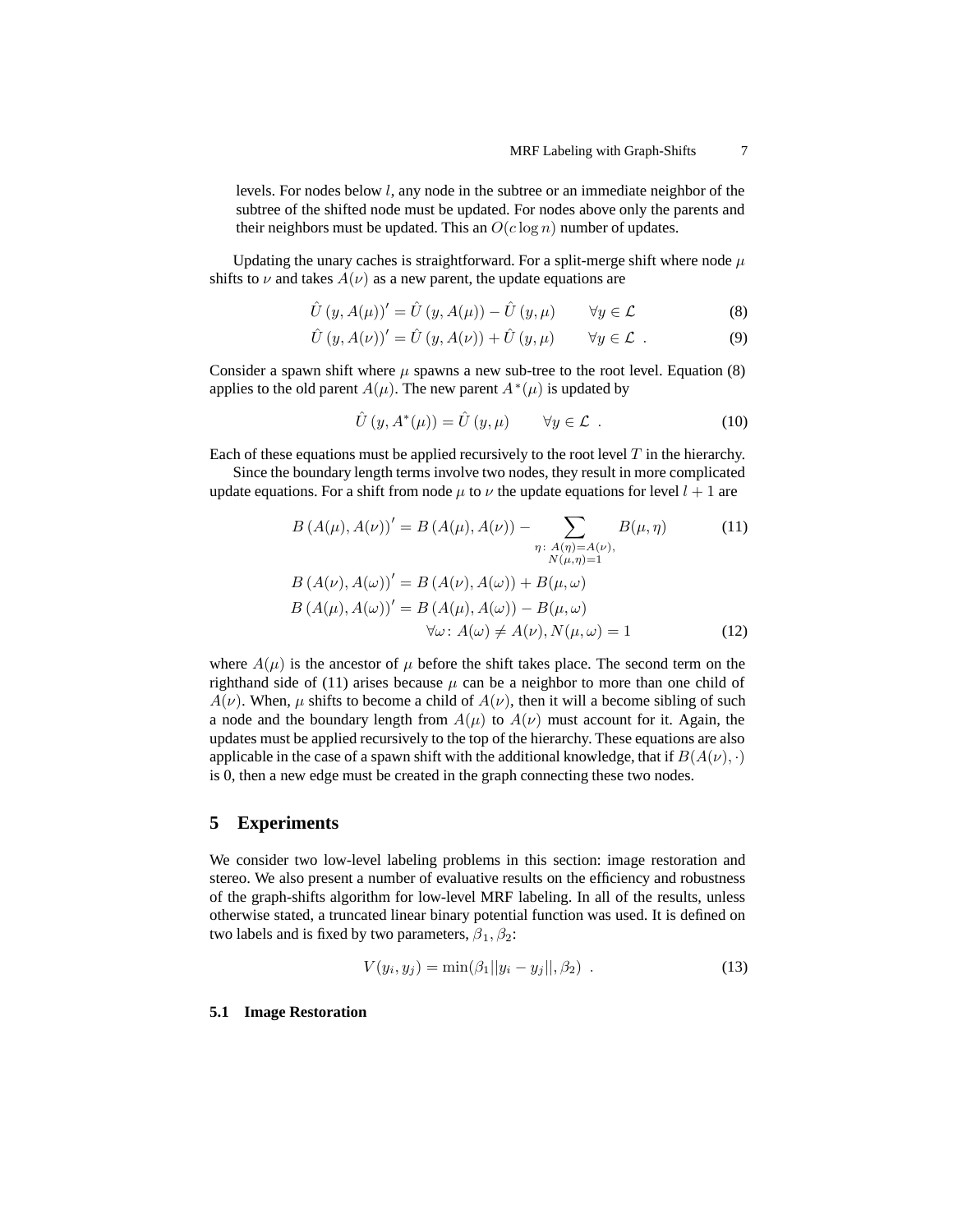Image restoration is the problem of removing the noise and other artifacts of an acquired image to restore it back to its original, or ideal state. The label set comprises the 256 gray-levels. To analyze this problem, we work with the well-known penguin image; it's ideal image is given on the right in figure 2. In figure 3, we present some restoration results for various possible potential functions on images that have been perturbed by independent Gaussian noise of three increasing variances (in each row). In the following potentials, let  $x_i$  be the inputted intensity in the corrupted image. The second column shows a Potts model on both the unary and binary potential functions. The third column shows a truncated linear unary potential and a Potts binary potential with the fourth column showing both truncated linear potentials. Truncated quadratic results are shown in figure 4 in comparison with EBP. In these re-



**Fig. 2.** The ideal image.

sults, we can see that the graph-shifts algorithm is able to find a good minimum to the energy function, and it's clear that the stronger potential functions are giving better results. In the truncated linear terms here,  $\alpha_1 = \beta_1 = 1$ ,  $\alpha_2 = 100$ , and  $\beta_2 = 20$ . The two terms were equally weighted.

$$
Potts \t UP(yi, i) = \delta(xi, yi) \t (14)
$$

Truncated Linear 
$$
U_L(y_i, i) = \min(\alpha_1 || x_i - y_i ||, \alpha_2)
$$
 (15)

Truncated Quadratic 
$$
U_Q(y_i, i) = \min(\alpha_1 ||x_i - y_i||^2, \alpha_2)
$$
 (16)

Figure 4 and table 1 present a comparison of the image restoration graph-shifts with the efficient belief propagation (EBP) [6] algorithm. Here, we use a truncated quadratic energy function (16) with exactly the same energy function and parameters:  $\alpha_1 = \beta_1 = 1$ ,  $\alpha_2 = 100$  and  $\beta_2 = 20$ . In these restoration results, we use the sum of squared differences error between the original (ideal) image and the restored image that is outputted by each algorithm to measure the accuracy. Note, however, that the energy minimization algorithms are not directly minimizing the sum-of-squared differences error function. When computing the SSD error on these images we disregarded the outside row and column since the EBP implementation cannot do labeling near the image borders.

**Table 1.** Quantitative comparison of time and SSD error between efficient belief propagation and graph-shifts. Speed is not directly comparable as BP is in C++ but graph-shifts is in Java.

|    | Time (ms) |      | <b>SSD</b> Error                                             |         |
|----|-----------|------|--------------------------------------------------------------|---------|
|    |           |      | Variance Graph-Shifts Efficient BP Graph-Shifts Efficient BP |         |
| 10 | 18942     | 2497 | 2088447                                                      | 2524957 |
| 20 | 24031     | 2511 | 2855951                                                      | 3105418 |
| 30 | 24067     | 2531 | 5927968                                                      | 3026555 |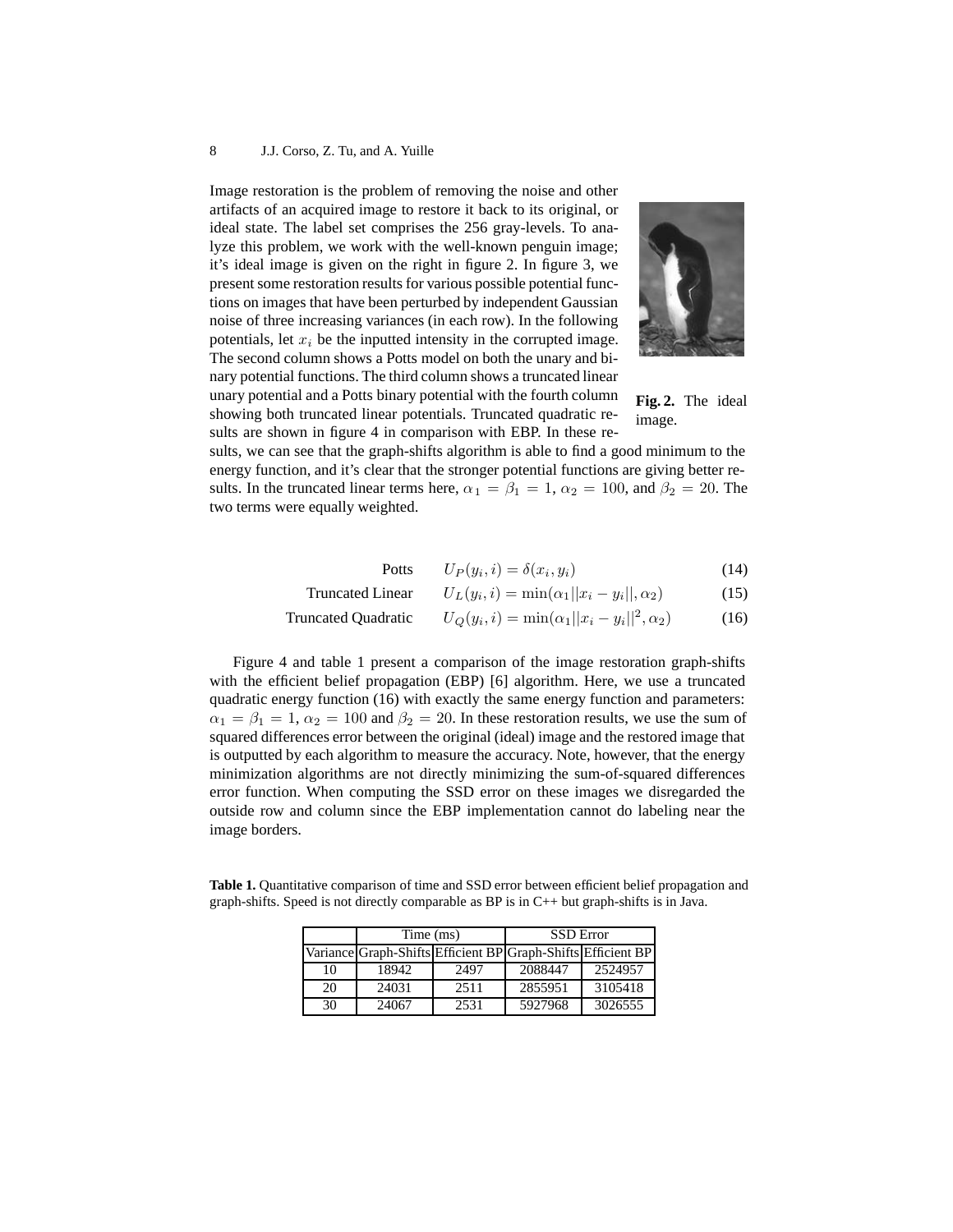

**Fig. 3.** Visual comparison of the performance of different energy functions with the same graphshifts parameters. The images on the left are the input noisy images (with variances of 10, 20, and 30 in the rows). The remaining columns are Potts+Potts,Truncated Linear+Potts,Truncated Linear+Truncated Linear in the unary + binary terms, respectively.

From inspecting the scores in table 1, we find the two algorithms are both able to find good minima for the two inputs with smaller noise. The graph-shifts minimum achieves lower SSD error scores for these two images. This could be due to the extra high-frequency information near the bottom of the image that it was able to retain, but the EBP implementation smoothed it out. However, for the higher noise variance, EBP is able to converge to a similar minimum and its SSD error is much low than graphshifts in this case. We also see that the two algorithms run in the order of seconds (they are run on the same hardware). However, the speed comparison is not completely fair: EBP is implemented in C++ while graph-shifts is implemented in Java (one expects at least a factor of two speedup). We note that some of the optimizations suggested in the EBP algorithm [6] can also apply in the computation and evaluation of the graph shifts to further increase efficiency. The clear message from the time scores is that the graphshifts approach is of the same order of magnitude as current state of the art inference algorithms (seconds).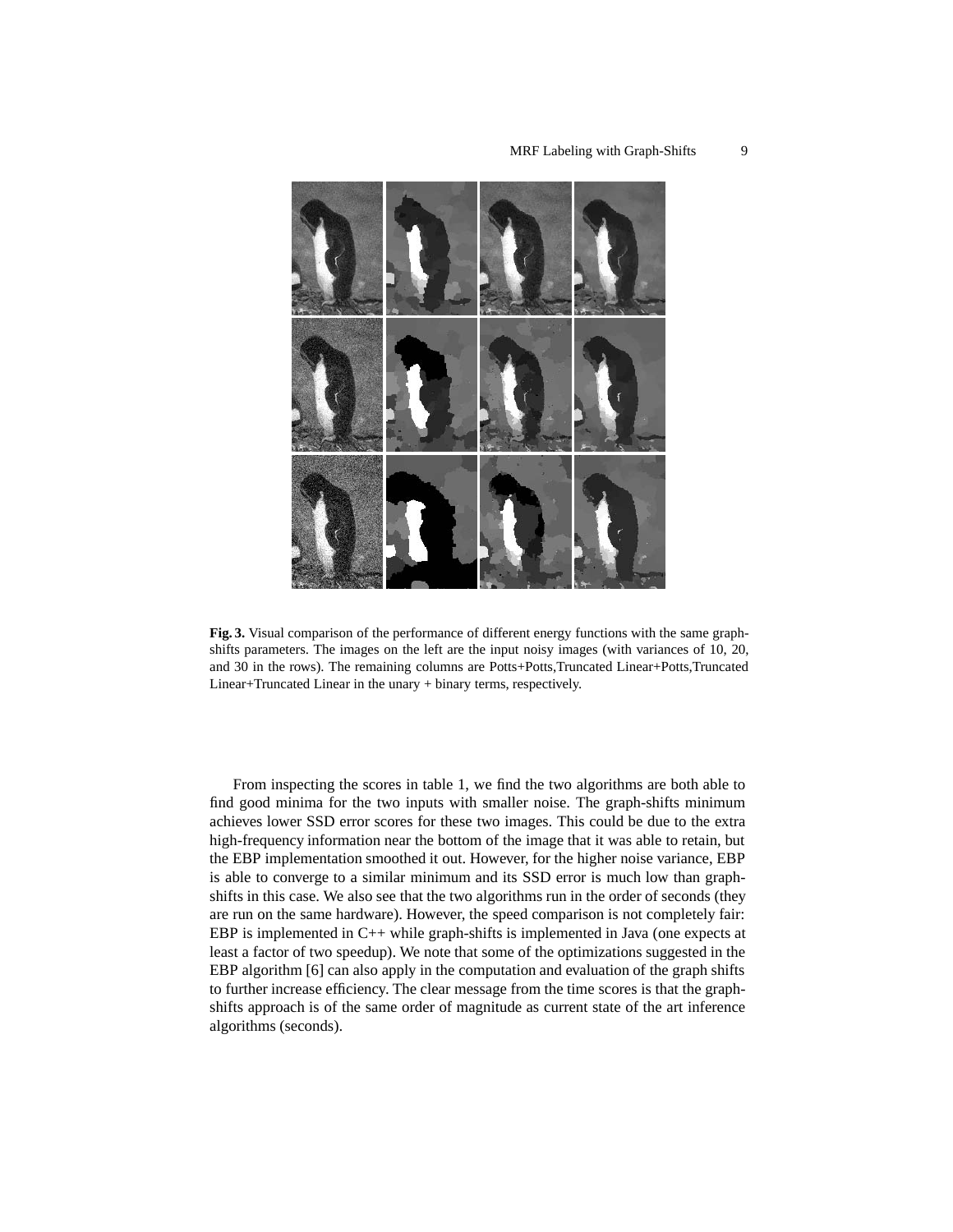

**Fig. 4.** Visual comparison between the proposed graph-shifts algorithms and the efficient belief propagation [6]. The two pairs of images have noise with variance 10, 20, and 30. Images in each pair are the EBP restoration followed by the graph-shifts restoration. See Fig. 3 for input images.

#### **5.2 Stereo**

We present results on two images from the Middlebury Stereo Benchmark [14]: the sawtooth image has 32 disparities with 8 levels of subpixel accuracy or a total of 256 labels, and the Tsukuba image has 16 labels. The energy functions we use here to model the stereo problem remain very simple MRFs. The unary potential is a truncated linear function on the pixel-wise difference between the left image  $I_L(u, v)$  and the right image  $I_R(u - y_i, v)$ , where  $i = (u, v)$ :

$$
U_S(y_i, i) = \min(\alpha_1 || I_L(u, v) - I_R(u - y_i, v) ||, \alpha_2)
$$
 (17)

Figure 5 shows the two results. The parameters are  $\alpha_1 = \beta_1 = 1$ ,  $\alpha_2 = 100$  and  $\beta_2 = 20$  for the tsukuba image and  $\alpha_1 = \beta_1 = 1$ ,  $\alpha_2 = \beta_2 = 10$ . The inferred disparity, on the right, is very close the ground truth nearly everywhere in the image. These results are in the range of the other related algorithms [3, 6]. However, graph-shifts can compute them in only seconds. Even without a specific edge/boundary model, which many methods in the benchmark use, the graph-shifts minimizer is able to maintain good boundaries. For lack of space, we cannot discuss the stereo results in more detail.

#### **5.3 Evaluation**

We use the truncated linear unary and binary potentials on the penguin image (for restoration) with a variance of 20 for the noise in all results in this section unless otherwise noted. The parameters on the potentials are  $(1, 100)$  and  $(1, 20)$  for unary and binary respectively.

Figure 5.3-left shows how the time to converge varies with changing the reduction criterion. As the graph reduction factor increases, we see an improvement in both the time to converge and the SSD error. Recall the graph reduction factor is related inversely to the amount of coarsening that occurs in each layer. So, with a larger factor, the taller the hierarchy we find and the stronger the homogeneity properties in each graph node. Thus, the shifts that are taken by the graph-shifts with larger graph reduction are more *targetted* and result in fewer total necessary shifts. Figure 5.3-right demonstrates robustness to variation in the parameters of the energy functions. As we vary the truncation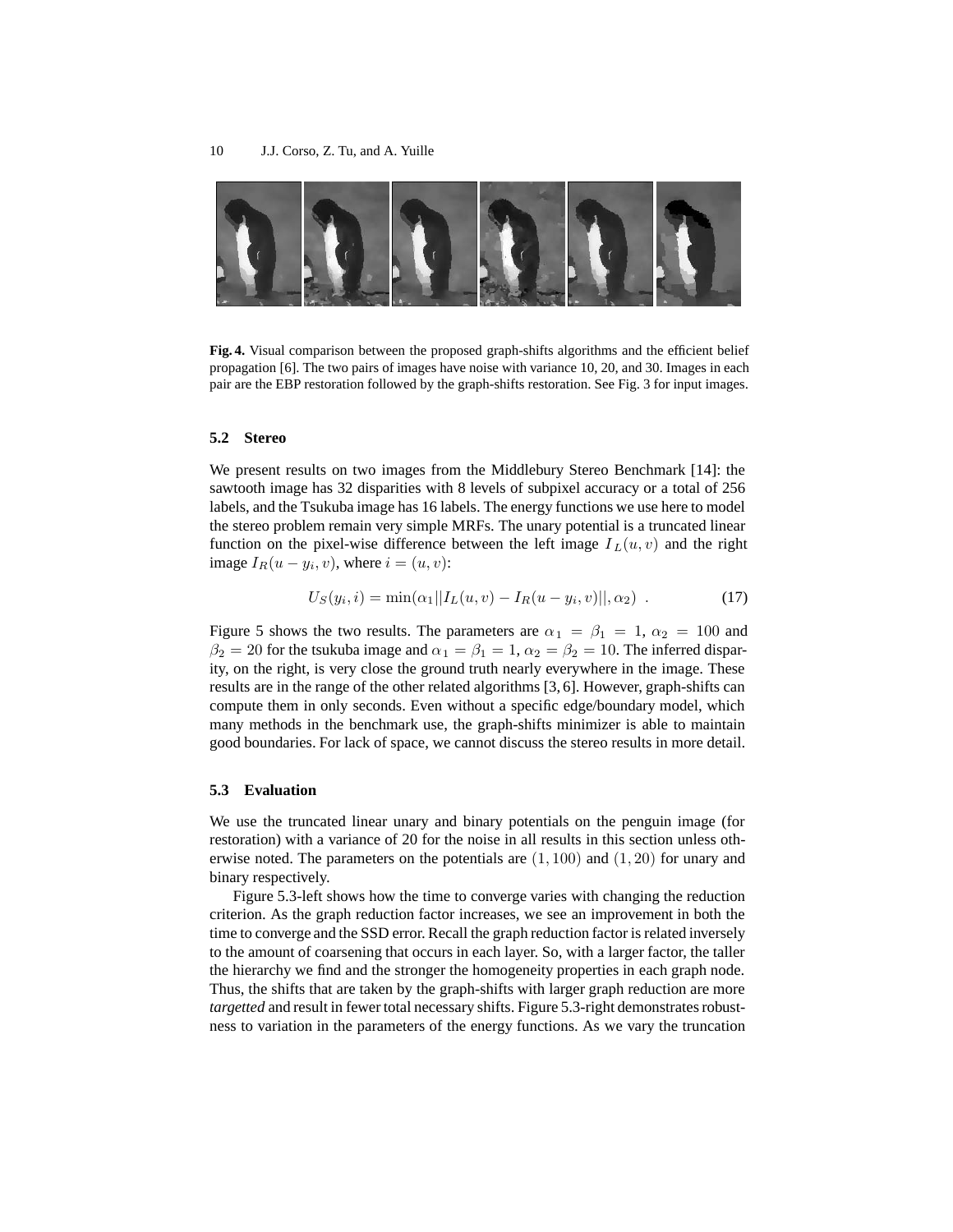

**Fig. 5.** Results on computing stereo with the graph-shifts algorithm on an MRF with truncated linear potentials. Left column is the left image of the stereo pair, middle column is the ground truth disparity, and the right column is the inferred disparity.

parameter on the unary potential the time to converge stays roughly constant, but the SSD error changes (as expected).

Figure 7 shows four different graphs that explore the actual graph-shift process. Each graph shows the shift number on the horizontal access and the vertical axis shows one of the following measurements (left-to-right) the level at which each shift occurs, the mass of the shift (number of pixels whose label changes), the shift gradient (5) and the SSD error of the current labeling. We show the SSD error to demonstrate that it is being reduce by minimizing the MRF; the SSD error is not the objective function directly being minimized. The upper-left plot highlights a significant difference in the energy minimization procedure created by the graph-shifts algorithm and the traditional multi-level coarse-to-fine approach. We see that as the algorithm proceeds it is greatly varies in which level to select the current shift; recall that graph-shifts will select the shift (at any level) with the current steepest negative shift gradient. This *up-and-down* action contrasts the coarse-to-fine approach which would complete all shifts at the top level and the proceeds down until the pixel level.

## **6 Conclusion**

In this paper we present an adaptation of the recently proposed graph-shifts algorithm to the case of MRF labeling with large label sets. Graph-shifts does energy minimization by dynamically changing the parent-child relationships in a hierarchical decomposition of the image, which encodes the underlying pixel labeling. Graph-shifts is able to efficiently compute the optimal shift at every iteration. However, this efficiency comes from keeping the graph in synch with the underlying energy. The large label sets make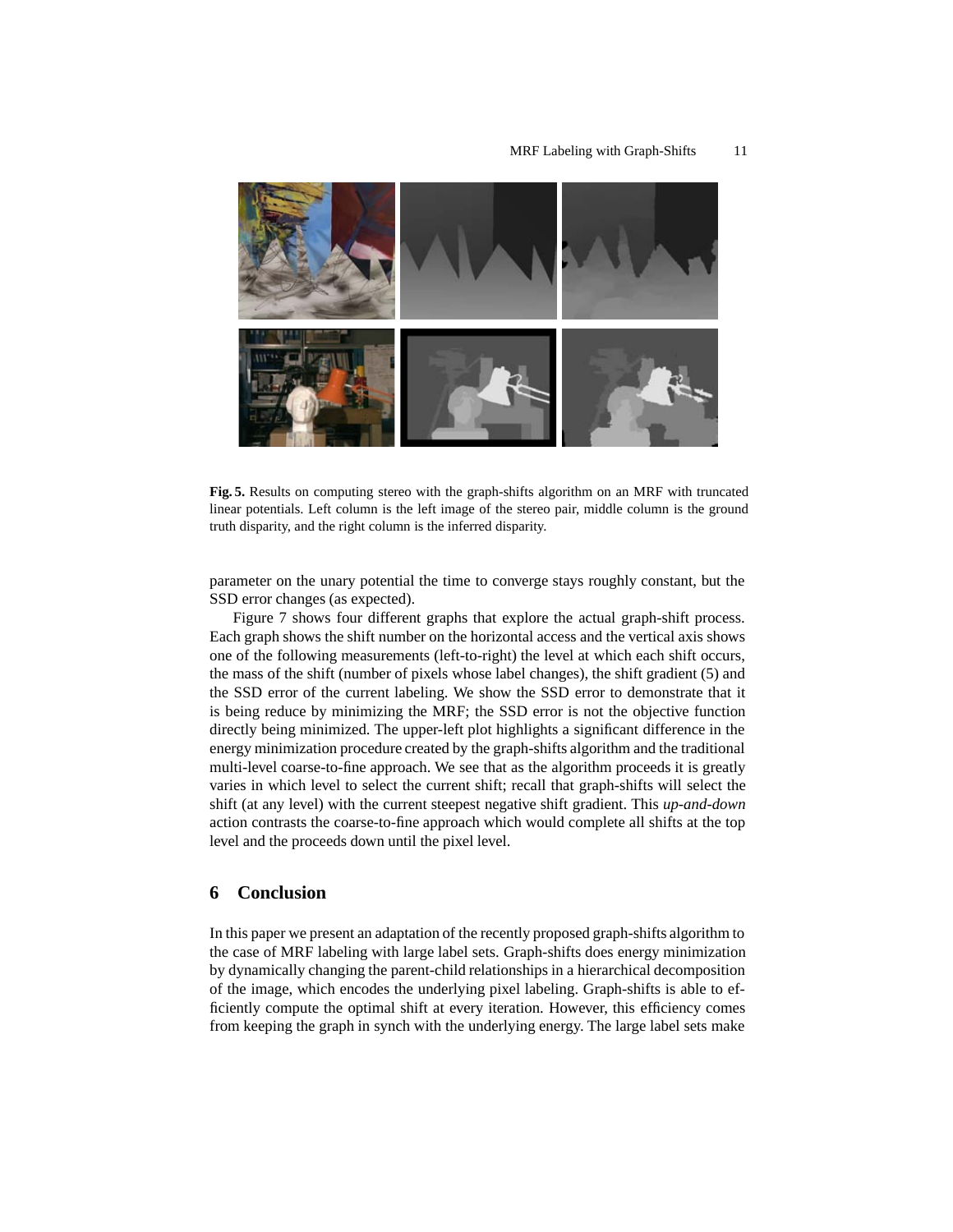

**Fig. 6.** Evaluation plots. (left) How does the convergence time vary with the height of the hierarchy (reduction parameter)? (right) How robust is the convergence speed when varying parameters of the potential functions?



**Fig. 7.** These four graphs show statistics about the graph-shift process during one of the image restoration runs. See text for full explanation.

ensuring this synchrony difficult. We made four suggestions for adapting the original graph-shifts algorithm to maintain its computational efficiency and quick run-times (order of seconds) for MRF labeling with large label sets. The results on image restoration and stereo are an indication of the potential in such a hierarchical energy minimization algorithm. The results also indicate that the quality of the minimization depends on the